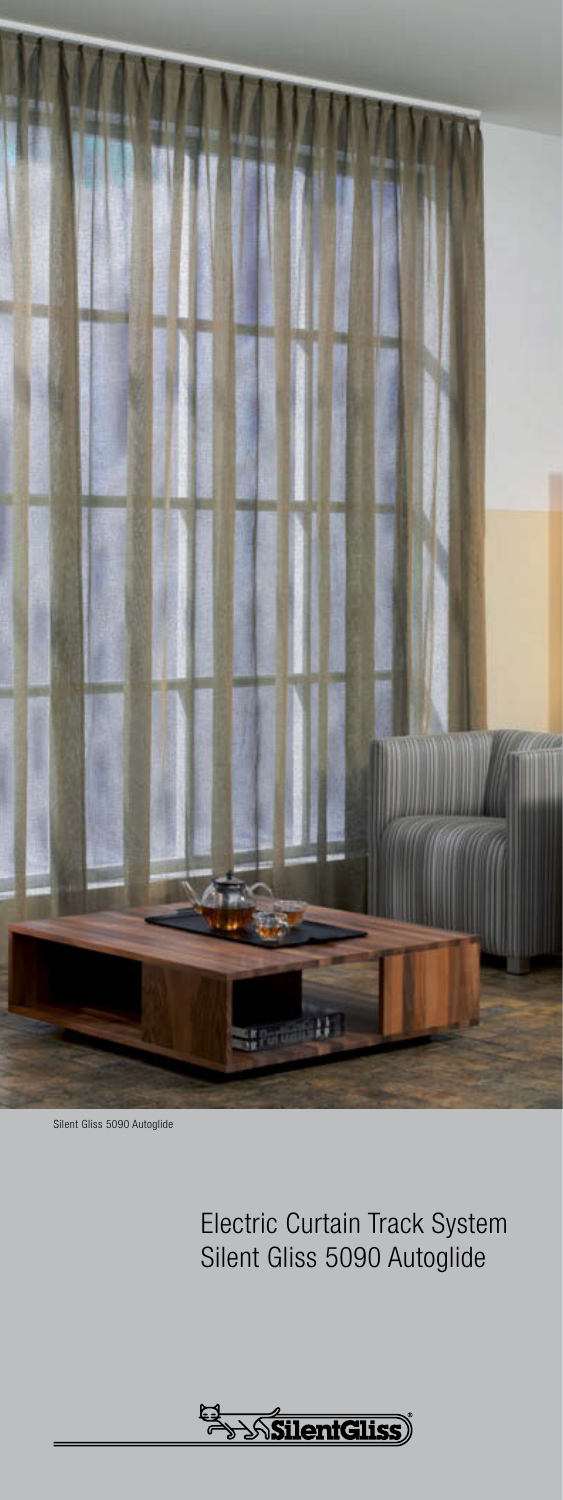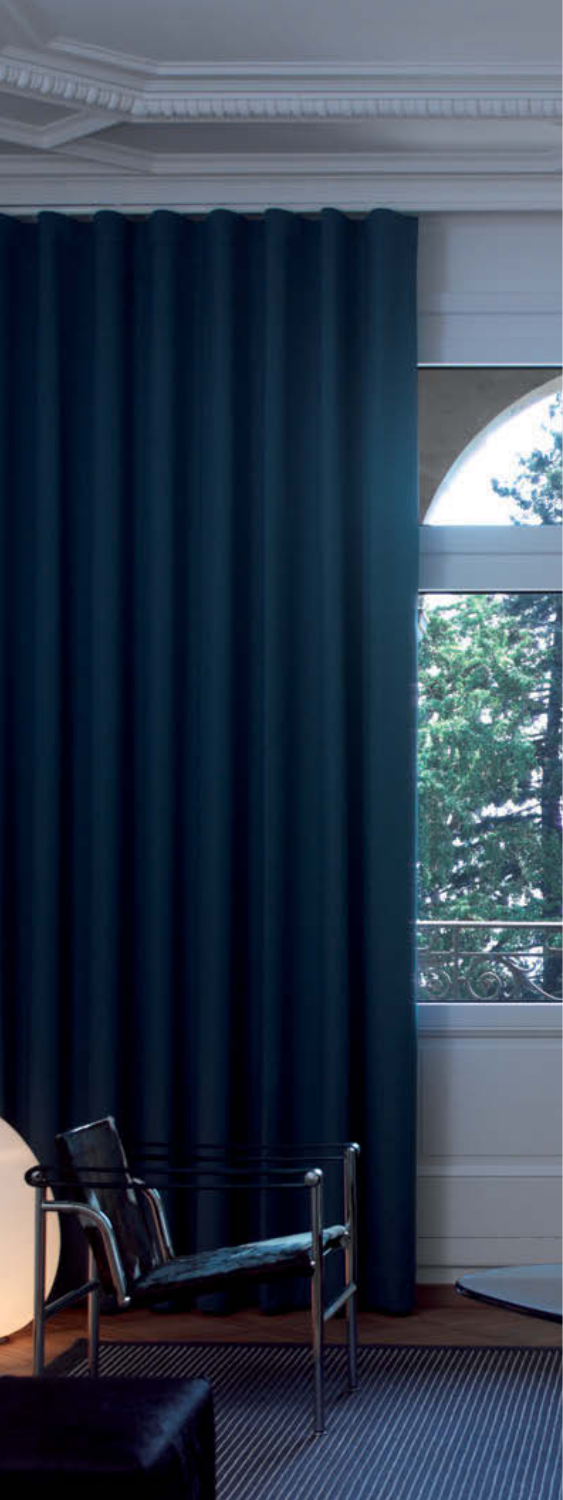

## Ideal for extra security, ease of operation or just a simple touch of luxury.

Wherever you are, whatever you are doing, you can rely on our Electric Curtain Track System Silent Gliss 5090 Autoglide, the made-to-measure powered curtain system from Silent Gliss, to operate your curtains automatically.

For 50 years Silent Gliss has led the market for automated window treatments. The aluminium track and belt technology combines a touch of true luxury with an excellent deterrent to intruders. With Silent Gliss 5090 let your curtains look after themselves – and your home.

Silent Gliss 5090 is available with three optional upgrades – each supporting a maximum curtain track width of 5m and maximum curtain weight of 15kg.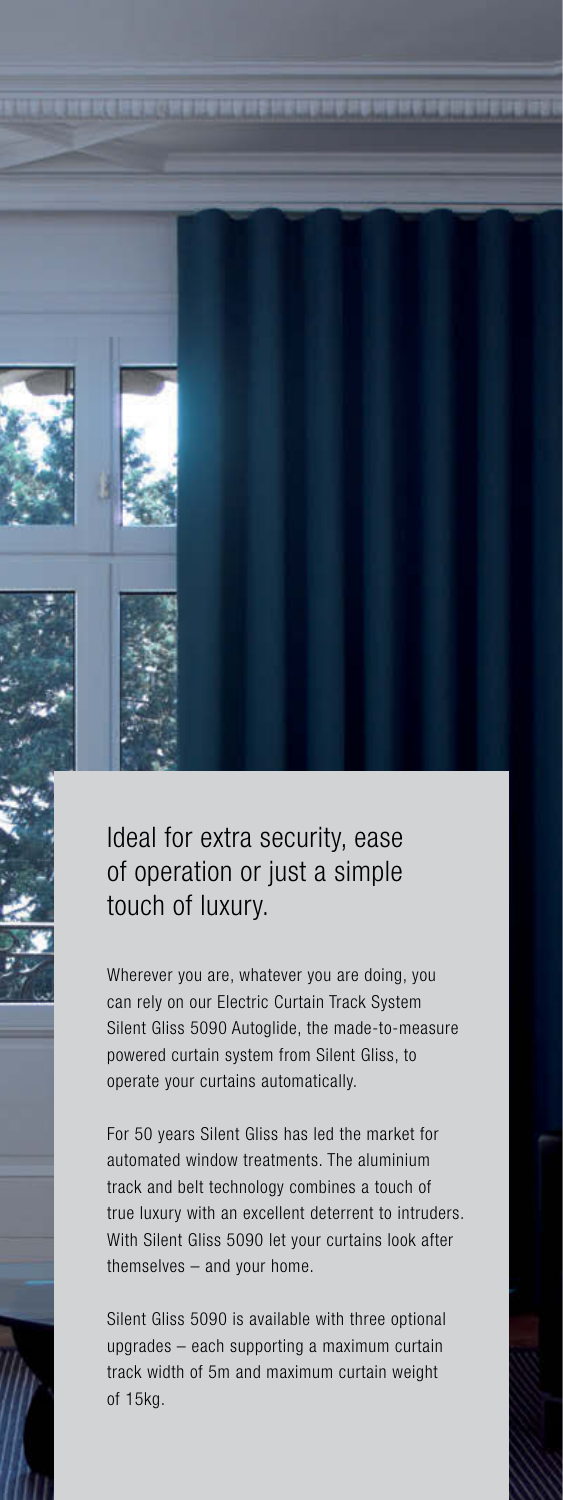# **Options**

#### Basic Operating Method – Silent Gliss 5090

The standard operating method lets you control the system Silent Gliss 5090 at the touch of a button.



## Option 1 – Silent Gliss 5090IR

For the ultimate in ease of operation choose the 5090IR which includes a remote control handset allowing you to operate the curtains from the comfort of your seat.

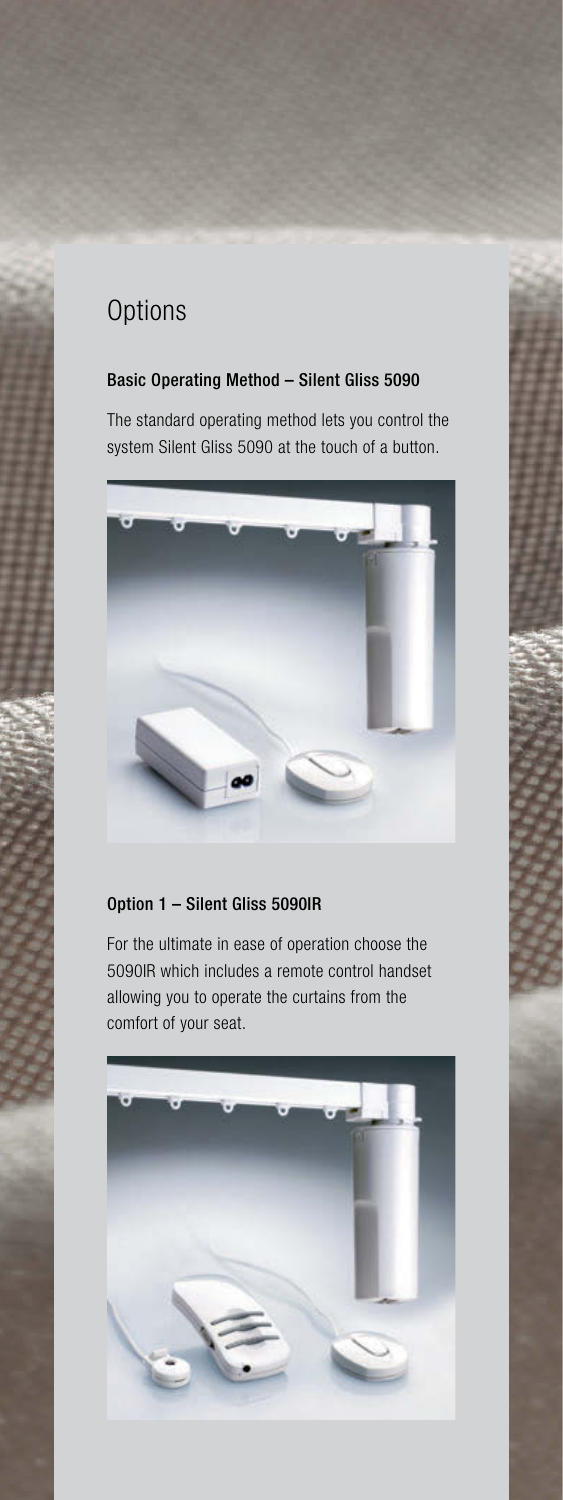#### Option 2 – Silent Gliss 5090TL

This option includes a simple Timer Unit allowing you to select specific opening and closing times, giving you increased control. Programming the timer is incredibly simple. A window in the unit shows the time and the buttons on the side allow simple setting of the desired opening and closing times of the curtains. Also included is a dawn to dusk sensor which can be set to open and close the curtains according to levels of daylight. Either program can be overridden at anytime and the curtains can be manually operated using the open and close buttons on the Timer Unit or fixed wall switch.



#### Option 3 – Silent Gliss 5090TC

The Total Control (TC) option includes our Timer Unit in combination with the Remote Control giving you ultimate choice of control methods over your system.

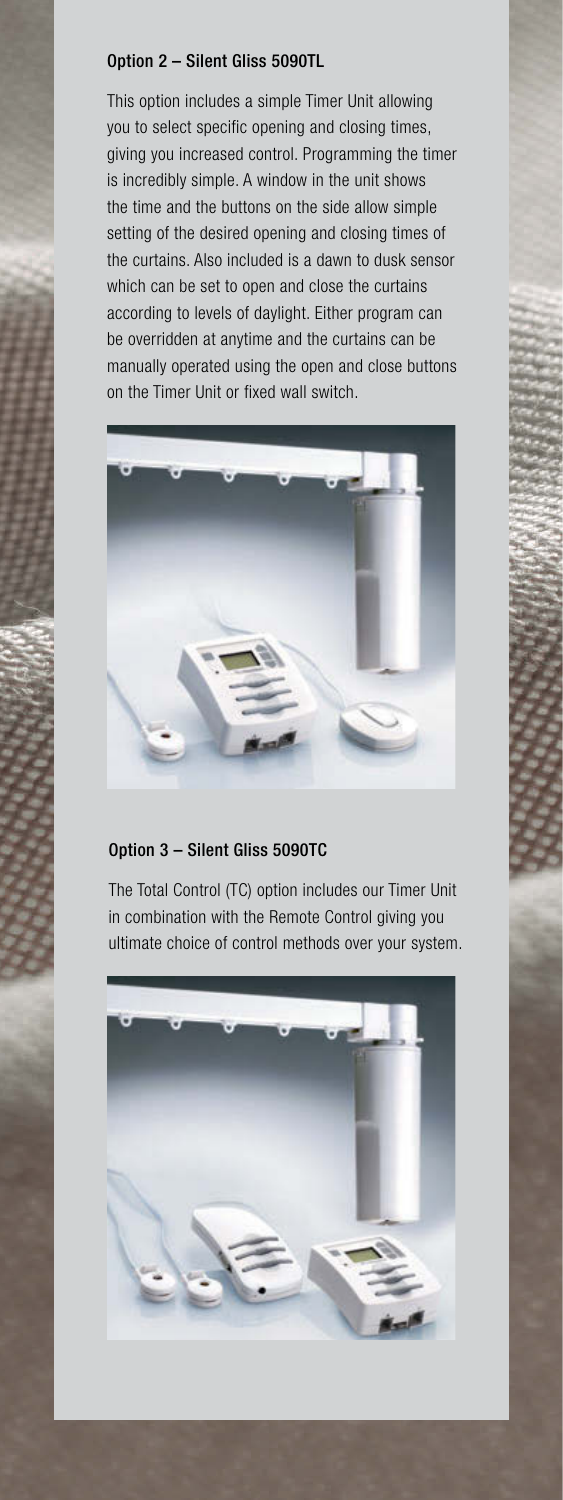## Motor specifications

- · Voltage: 24V
- Current: 1.5A
- Current overload protection
- CE/IECEE Standard

# Dimensions & Load Chart

Max. Curtain **Weight Chart** 

|              | 5 <sub>m</sub> |
|--------------|----------------|
| <b>EBOOR</b> | 15             |
| <b>HHHH</b>  | 15             |
| <b>HHOM</b>  | 10             |
| 4AAA<br>劃    | 10             |
| 割            | 10             |
| ≸∣           | 10             |
| (go          | 10             |
|              | 10             |
|              | (kg max.)      |

### Minimum **Bending radius**



 $25cm$ 

#### **System Dimensions**

| Max. system  |      |
|--------------|------|
| width:       | 5m   |
| Max. weight: | 15kg |

Silent Gliss 5090 Autoglide is made-tomeasure and cannot be cut down at a later date.

### Wave<sup>®</sup> applicable

The system Silent Gliss 5090 is compatible with our exciting contemporary curtain heading system which allows the curtain to hang in a continuous wave which is smooth, simple and elegant.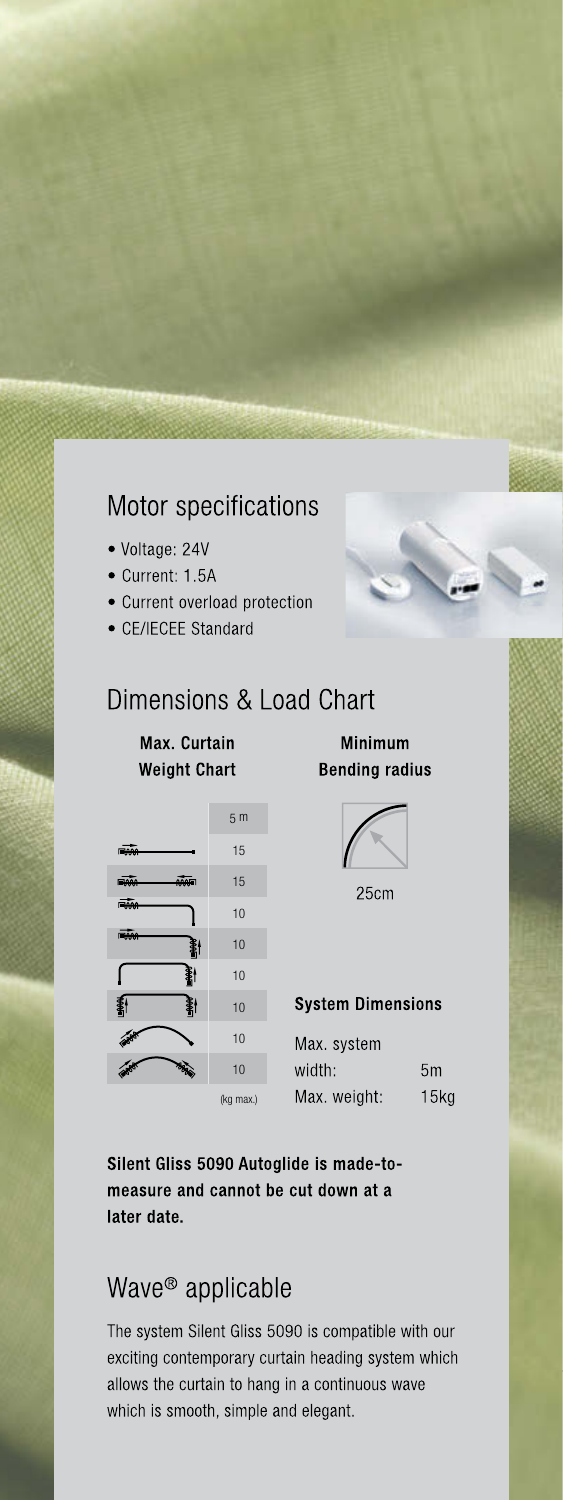